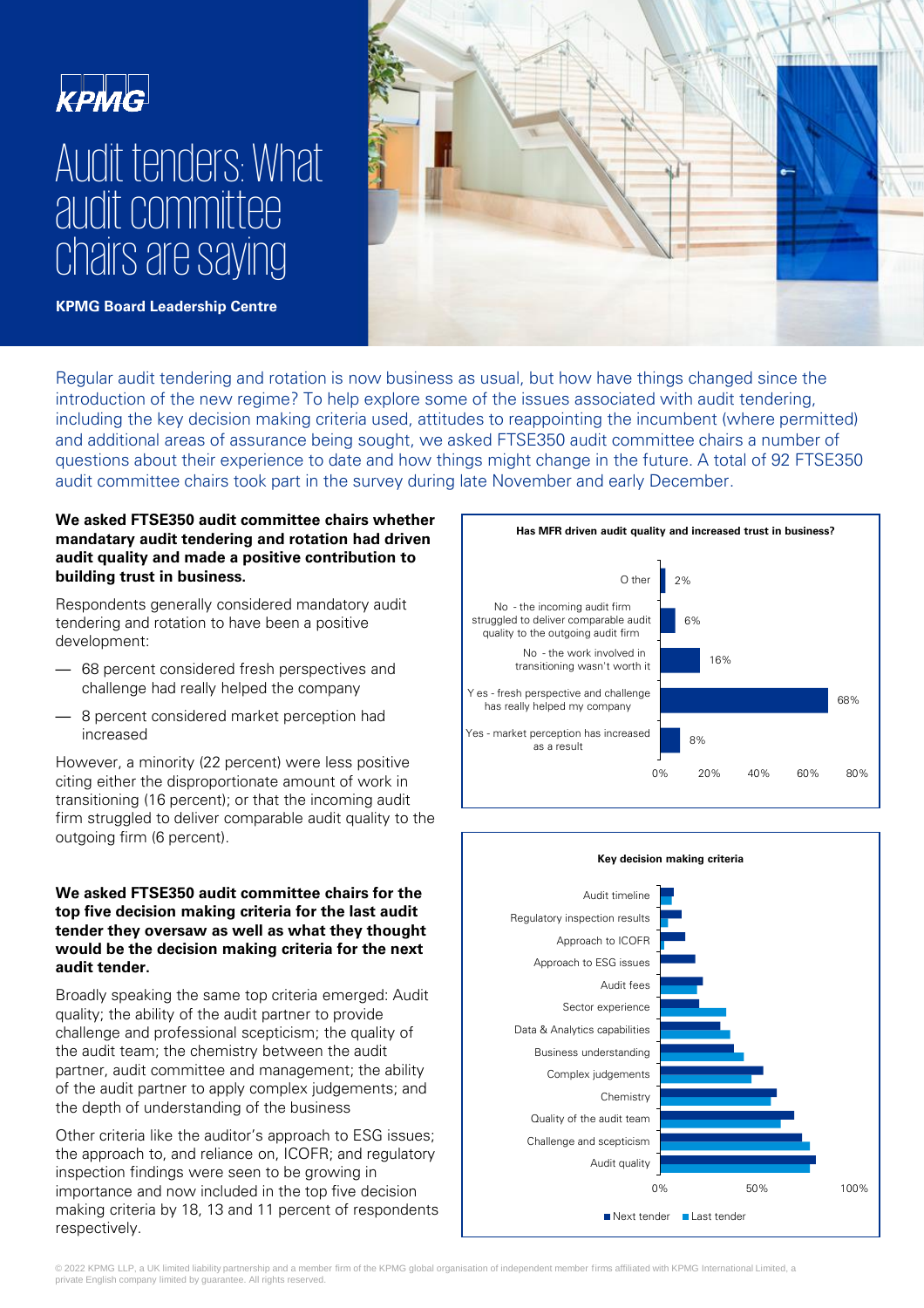**We asked FTSE350 audit committee chairs how likely they would be to retain their incumbent audit firm (where that was possible); and whether when overseeing an audit tender where it was possible to retain the incumbent (e.g., where audit firm rotation isn't mandatory), they would anticipate running the tender differently than when compared to a tender where they would have to change the audit firm.**

Here we see the majority of respondents (74 percent) answering that they would run an equally rigorous tender process whether or not it was possible to return the incumbent.

Only 13 percent said they would invite less firms to tender and 13 percent said they would run a lighter touch process if the incumbent could be retained

Where the incumbent could be retained, only 8 percent said retention was very likely subject to a rigorous tender process. 8 percent said retention was likely as they would rather not go through a transition so soon. 76% were uncommitted – the incumbent would need to demonstrate that they are the best via a rigorous tender process

# **We asked FTSE350 audit committee chairs to highlight the most important insight-providing aspects of a short, sharp audit tender process.**

The most important, insight-providing aspects of a short, sharp tender process are:

- Quality time with the lead partner and key specialists (82 percent)
- A presentation and opportunity for Q&A with the key people from the audit firm (78 percent)
- Maximising senior management contact with the proposed (wider) audit team (22 percent)

Very few (less than 3 percent) prioritised: demonstrations of audit technology; a detailed document setting out the audit proposition; or a discussion with the audit firm's senior leadership

### **We asked FTSE350 audit committee chairs whether, based on their experience of audit tenders to date, the work involved in audit tendering was 'too much', 'about right', or 'too little'.**

The majority of respondents (80 percent) believed the work involved in audit tendering to be 'about right' though 20 percent considered it to be 'too much'



#### **Where allowed, how likely are you to retain the incumbent?**